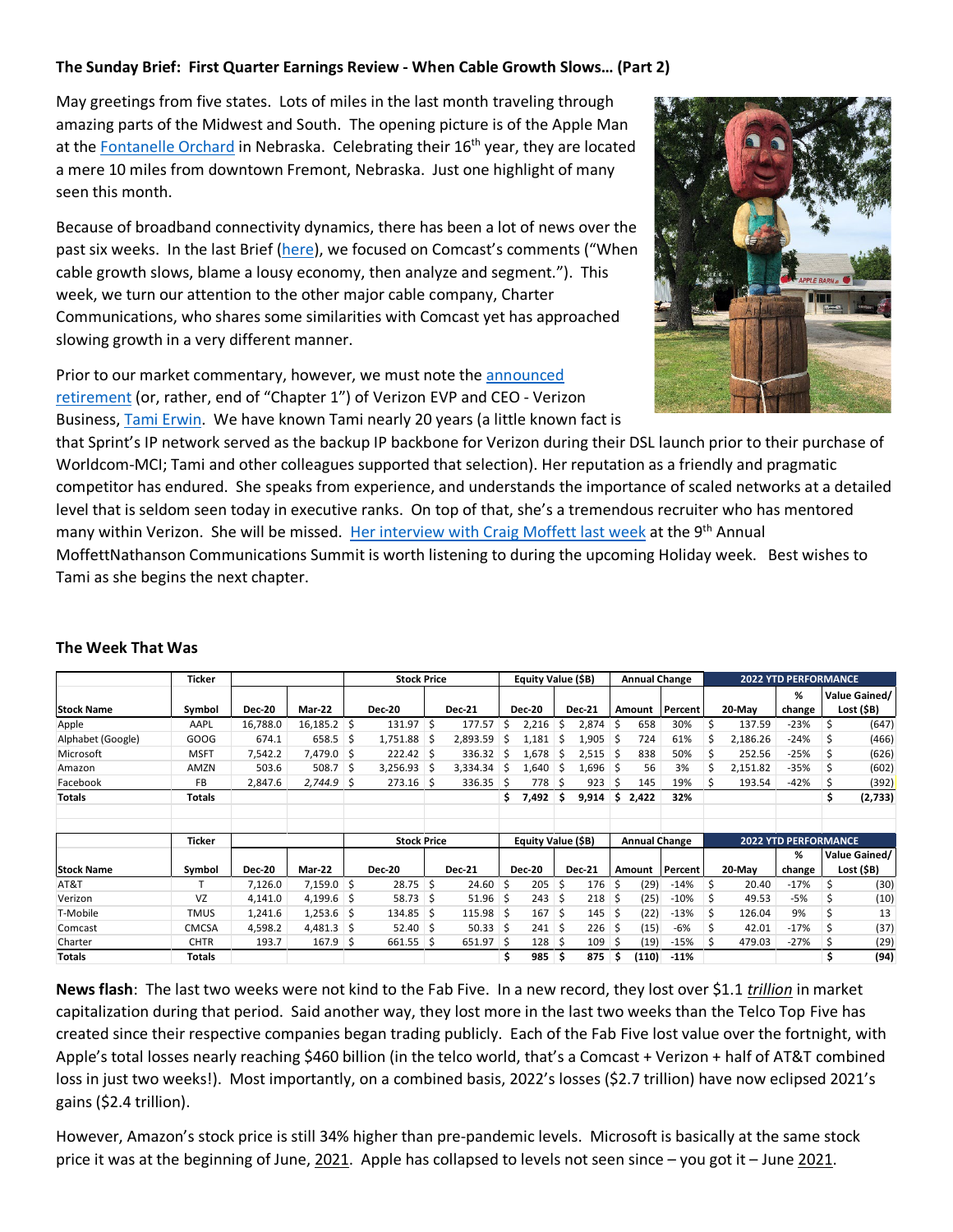Alphabet/Google's stock price is slightly worse, at a "not seen since April 2021" level. Only Facebook has had a legitimate crash, and one can argue that the signs of weakness were known there with the [Crimson Hexagon scandal](https://www.washingtonpost.com/technology/2018/07/20/why-facebook-just-suspended-another-data-analytics-firm/) in 2018. Hyperventilate if you will, but four of the Fab Five are actually sitting pretty right now. Let the buybacks begin continue, knowing that there are plenty of cash balances to fund acquisitions initiatives. Apple may not have to find a new trillion dollar addressable market every five years with it's new valuation – that's probably been elongated to six or seven.

The underreported story as of Friday afternoon is that the Telco Top Five actually increased market capitalization over the last two weeks. T-Mobile was the only one in that group that decreased over the period ( $\sim$ \$1 billion), but is still up for the year (+\$13 billion by our count). Comcast still leads the group in losses (down \$37 billion thus far in 2022, and over \$50 billion since the beginning of 2021), but Charter is not far behind (\$48 billion since 1/1/2001). May's performance is not a reason to pop champagne corks – the Telco Top Five merely had *fewer losses* thus far in 2022 than for full year 2021 – there are no "plus signs" for anyone (including T-Mobile) using the last 16+ months as the gauge.

In the "never let a crisis go to waste" category, both Verizon and AT&T decided to use recent inflationary trends to hike their fees to customers (see last week's Bloomberg articl[e here\)](https://www.bloomberg.com/news/articles/2022-05-16/verizon-raises-wireless-prices-for-consumers-business-customers). We are especially attentive to the business categorization of an "economic adjustment charge" mentioned in the Bloomberg article. Rather than raise the basic service plan rate by \$3.18/ month, Verizon created a new charge, and raised the basic service plan fee by 98 cents. Brilliant.

Raising the "below the line" fees is convenient and allows Verizon and AT&T to advertise rates with the caveat "plus taxes and fees." Because taxes vary by state and municipality, it's too difficult to show one rate. Look for T-Mobile and cable (specifically Spectrum Mobile) to begin to highlight that their plan pricing *includes* "taxes and fees." We also would not be surprised to see increases in legacy phone and DSL rates, and perhaps a fee added to AT&T's 300 Mbps fiber plan in 2023. A few dollars per line across (tens of) millions of subscribers pays for a lot of fuel and pay raises.



Google held it's annual I/O day right after the last Brief was published (The Verge has an 18 minute exerpt of the session [here\)](https://www.youtube.com/watch?v=U82aw8WEYAM&t=6s), and there were a host of announcements. The most important one from our perspective was Google's continued expansion of hardware offerings. A company known for it's terrific apps and search now wants to sell more hardware. We knew it was coming with the Fitbit acquisiiton in 2019 (original annoucemen[t here\)](https://www.businesswire.com/news/home/20191101005318/en/Fitbit-to-Be-Acquired-by-Google), and this was a reminder of how serious Google is about not losing out on hardware.



We had originally planned on using a portion of this Brief discussing Google's bigger plan (hint: it's bigger than most of you think), but we will park that Brief for at least a month. Suffice it to say, they are very serious about the Pixel 7 smartphone (teased at I/O), but also equally adamant about the Pixel watch (pictured nearby) and the tablet announced at I/O – by the next I/O, Google will have a full suite of services, from exercise band through powerful Chromebooks and Nest controllers (for the complete store, click [here](https://store.google.com/?pli=1&hl=en-US) – we would recommend you keep it bookmarked).

While Google already makes Chromecast hardware that connects to TVs, we think they may be the next Fab Five member provider to jump into TV production, increasing their

largest screen size sold from 13" to 65" (or 80"). Amazon introduced the FireTV through third-party providers a few years ago, and self-sourced their FireTV starting last year (ICYMI – [Amazon announced earlier this year](https://amazonfiretv.blog/fire-tv-is-on-the-move-in-2022-e3f8860bc6b9) that they fold their 150,000,000<sup>th</sup> TV in late 2021 and would be presenting smaller Fire TVs in BMW, Lincoln, Jeep and Chrysler brands). It's a bit of a stretch, but, as a response to a Comcast XClass TV (see models from Walmart [here\)](https://www.walmart.com/ip/Hisense-XClass-TV-43-Inch-4K-UHD-A6-Smart-Series-43A6GX/357811284?wmlspartner=wlpa&selectedSellerId=0&&adid=22222222227506945091&wl0=&wl1=g&wl2=c&wl3=562471518618&wl4=pla-1464213538273&wl5=9023256&wl6=&wl7=&wl8=&wl9=pla&wl10=8175035&wl11=online&wl12=357811284&veh=sem&gclid=Cj0KCQjwm6KUBhC3ARIsACIwxBhd-LeE-NakWeY3yMxXBpsHC0h4lGX3bkej_CQ6qQC5Oqi3GDEvVpsaAgsYEALw_wcB&gclsrc=aw.ds), might Google be contemplating a TV+YouTubeTV bundle? If so, could we potentially be in for the era of cheaper TVs that are subsidized by a subscription service, a la smartphones? Or at least a bundle that Verizon FiOS could sell (they already offer YouTube TV in their video lineup)? It's hard not to believe this is only months/quarters away – TVs are too easy to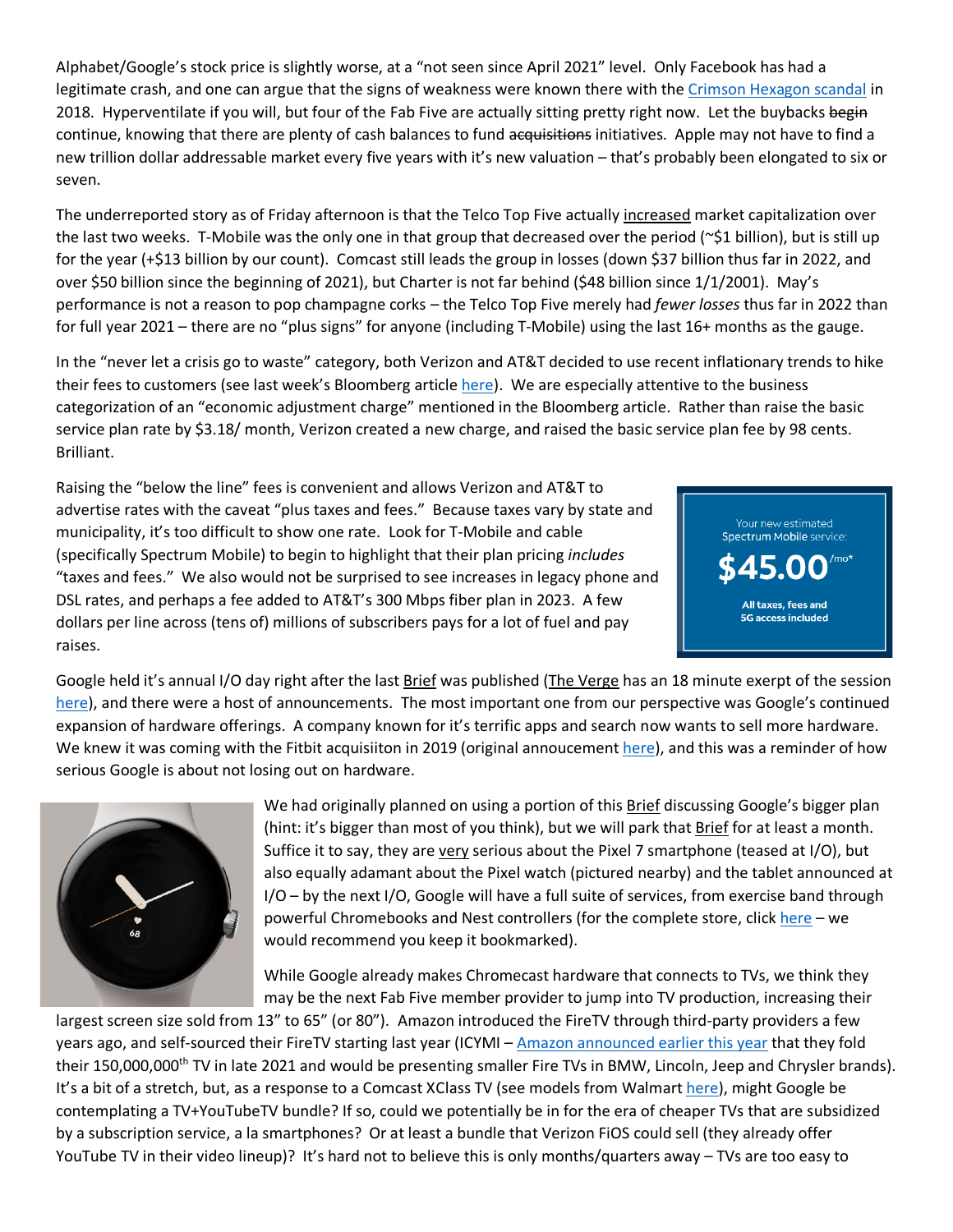produce, and, once the supply chains adjust back to 2019, there should be plenty of wholesale capacity in the system. To Google, it's a monster display tied to Google Cloud (just like Amazon Prime is connected to AWS) – scale away!

A Google TV would likely lead to a Disney-Apple partnership which might team with TCL or Sony to counter Amazon and Google. Regardless, as we have predicted in previous Briefs, the TV is the dumbest electronic device in most electronics stores (especially compared to the advances in smartphones, laptops, and gaming consoles over the last decade) – it's time for the big money to get involved.

One final note from Google I/O – we were extremely impressed with a Google Doc feature that automatically summarizes long documents (more about it midway through Sundar Pichai's opening statement [here –](https://blog.google/technology/developers/io-2022-keynote/) ironically a 20 min read). Perhaps this will be demonstrated using a 2022 Sunday Brief, the ultimate TL/DR (Too Long/ Didn't Read) document!

## **When Cable Growth Slows (Part 2 – Charter)**

Charter Communications, the product of a "once in an industry lifetime" merger between Time Warner Cable, Charter Communications, and Brighthouse Communications announced in [2015,](https://www.leichtmanresearch.com/about-1065000-added-broadband-in-1q-2022/) is the second largest cable provider behind Comcast (see full stats from Leichtman Research Group [here](https://www.leichtmanresearch.com/about-1065000-added-broadband-in-1q-2022/) – note that Charter now has more than 2x more broadband subs than AT&T and more than 4x the number of broadband subs than Verizon – including fixed wireless). We included Charter in the Telco Top Five when we resumed the Brief in 2019, and consider them to be the purest large cap broadband play in the telecommunications industry.

Charter has had a rough nine months since reaching a peak of \$811/ share last September, as this chart from Yahoo! Finance shows:



Friday's closing price represented a 42% decline from peak. However, it represents about the same price that it had entering 2020. It's enough to make the average CEO cringe and compel them to a 30-60-90 day action plan to "right the ship." Fortunately for his shareholders and the industry, Tom Rutledge is not that CEO. In a wide-ranging interview with Craig Moffett this week (the same conference referred to earlier in this Brief), Tom delivered a comprehensive picture of Charter's future, one which was not clouded with obscure engineering, ESG terminologies, or short-term window dressing. Tom called it as he sees it, and, from his pedigree as the head of Time Warner's largest legacy operation, New York City, we think he's very well informed.

Before finishing the phrase "When Cable Growth Slows…" for Charter, let's look at their nine-quarter trend (schedule available [here\)](https://ir.charter.com/financial-information/quarterly-results):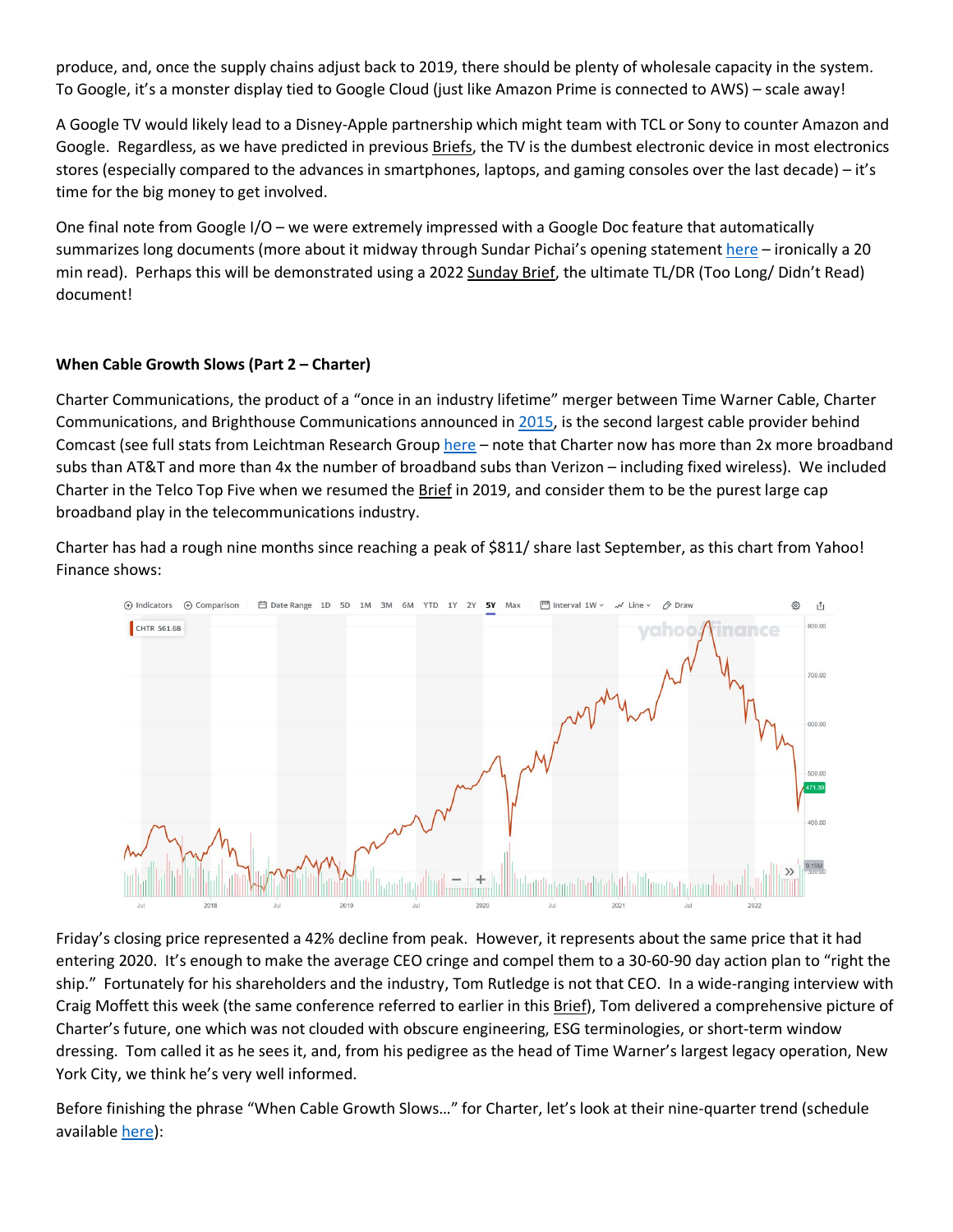**Charter Communications. Inc.** 

**Customer Metrics** (in thousands except ARPU and penetration, unaudited)

|                                                                   | 2020     |    |                |  |           |                        |               |    | 2021            |     |        |                |    |                        | 2022      |                  |
|-------------------------------------------------------------------|----------|----|----------------|--|-----------|------------------------|---------------|----|-----------------|-----|--------|----------------|----|------------------------|-----------|------------------|
|                                                                   | 10       |    | 20             |  | 3Q        | 40                     | <b>FY</b>     |    | 10 <sup>1</sup> | 20  |        | 3 <sub>O</sub> | 40 |                        | <b>FY</b> | 10 <sup>10</sup> |
| Footprint (a)                                                     |          |    |                |  |           |                        |               |    |                 |     |        |                |    |                        |           |                  |
| <b>Estimated Passings</b>                                         | 52,534   |    | 52.830         |  | 53,138    | 53,416                 | 53,416        |    | 53,708          |     | 54,000 | 54,268         |    | 54,521                 | 54,521    | 54.739           |
| <b>Customer Relationships (b)</b>                                 |          |    |                |  |           |                        |               |    |                 |     |        |                |    |                        |           |                  |
| Residential                                                       | 27.745   |    | 28,496         |  | 28.912    | 29,079                 | 29,079        |    | 29,361          |     | 29,660 | 29,823         |    | 29.926                 | 29,926    | 30,035           |
| Small and Medium Business ("SMB")                                 | 1.976    |    | 1.980          |  | 2.021     | 2.051                  | 2.051         |    | 2.071           |     | 2.104  | 2.126          |    | 2.143                  | 2.143     | 2,163            |
| <b>Total Customer Relationships</b>                               | 29,721   |    | 30,476         |  | 30,933    | 31.130                 | 31.130        |    | 31,432          |     | 31,764 | 31,949         |    | 32,069                 | 32,069    | 32,198           |
| Residential                                                       | 468      |    | 751            |  | 416       | 167                    | 1.802         |    | 282             |     | 299    | 163            |    | 103                    | 847       | 109              |
| <b>SMB</b>                                                        | 18       |    | $\overline{4}$ |  | 41        | 30                     | 93            |    | 20              |     | 33     | 22             |    | 17                     | 92        | 20               |
| <b>Total Customer Relationships Net Additions</b>                 | 486      |    | 755            |  | 457       | 197                    | 1,895         |    | 302             |     | 332    | 185            |    | 120                    | 939       | 129              |
| Total Customer Relationship Penetration of Estimated Passings (c) | 56.6%    |    | 57.7%          |  | 58.2%     | 58.3%                  | 58.3%         |    | 58.5%           |     | 58.8%  | 58.9%          |    | 58.8%                  | 58.8%     | 58.8%            |
| Monthly Residential Revenue per Residential Customer (d)          | 112.73   |    | 110.82         |  | 109.03    | 111.85                 | 111.15<br>! s | Ŝ  | 112.18          |     | 112.85 | 115.15         | \$ | $114.14$ $\frac{1}{3}$ | 113.61    | 113.28<br>\$     |
| Monthly SMB Revenue per SMB Customer (e)                          | \$168.83 | -S | 166.06 \$      |  | 164.77 \$ | $163.02$ $\frac{1}{5}$ | 165.60        | s. | 163.79          | - S | 166.28 | 167.29<br>S.   | -S | $164.59$ $\frac{1}{8}$ | 165.50    | 163.96<br>\$     |
| <b>Residential Customer Relationships Penetration</b>             |          |    |                |  |           |                        |               |    |                 |     |        |                |    |                        |           |                  |
| Single Play Penetration (f)                                       | 43.6%    |    | 44.0%          |  | 44.2%     | 44.5%                  | 44.5%         |    | 45.2%           |     | 45.7%  | 46.4%          |    | 46.7%                  | 46.7%     | 47.2%            |
| Double Play Penetration (f)                                       | 31.2%    |    | 31.7%          |  | 32.3%     | 32.7%                  | 32.7%         |    | 32.6%           |     | 32.7%  | 32.8%          |    | 33.0%                  | 33.0%     | 33.0%            |
| Triple Play Penetration (f)                                       | 25.2%    |    | 24.3%          |  | 23.5%     | 22.9%                  | 22.9%         |    | 22.2%           |     | 21.6%  | 20.9%          |    | 20.4%                  | 20.4%     | 19.8%            |
| % Residential Non-Video Customer Relationships                    | 44.0%    |    | 45.1%          |  | 45.7%     | 46.2%                  | 46.2%         |    | 47.3%           |     | 48.0%  | 48.7%          |    | 49.2%                  | 49.2%     | 49.7%            |
| <b>Internet</b>                                                   |          |    |                |  |           |                        |               |    |                 |     |        |                |    |                        |           |                  |
| Residential                                                       | 25,471   |    | 26,313         |  | 26,807    | 27,023                 | 27,023        |    | 27,357          |     | 27,722 | 27,965         |    | 28,137                 | 28.137    | 28,301           |
| <b>SMB</b>                                                        | 1.775    |    | 1.783          |  | 1,826     | 1,856                  | 1,856         |    | 1,877           |     | 1,912  | 1,934          |    | 1,952                  | 1.952     | 1,973            |
| <b>Total Internet Customers</b>                                   | 27,246   |    | 28,096         |  | 28,633    | 28,879                 | 28,879        |    | 29,234          |     | 29,634 | 29,899         |    | 30,089                 | 30.089    | 30,274           |
| Residential                                                       | 563      |    | 842            |  | 494       | 216                    | 2,115         |    | 334             |     | 365    | 243            |    | 172                    | 1,114     | 164              |
| <b>SMB</b>                                                        | 19       |    | 8              |  | 43        | 30                     | 100           |    | 21              |     | 35     | 22             |    | 18                     | 96        | 21               |
| <b>Total Internet Net Additions</b>                               | 582      |    | 850            |  | 537       | 246                    | 2.215         |    | 355             |     | 400    | 265            |    | 190                    | 1.210     | 185              |

Prior to going into the details of this schedule, it's important to remember how most of the cable industry has historically priced services:

- 1) Have a low introductory price (and usually low/ free install charges) for switchers and new homeowners
- 2) During the first year, increase the breadth (mobile) and depth (e.g., advanced Wi-Fi) of services
- 3) After the promotional rates have expired, reinforce the value of the residential/ small business relationship

This strategy worked very well when cable rolled out their Triple Play suite (home phone + linear TV + High Speed Internet) twenty years ago. The Triple Play did two things: 1) at the point the customer selected the Triple Play, the telco was shut out from that relationship (and, as the gap between DSL and DOCSIS download speeds increased, the tenure of that lockout increased), and 2) it substantially increased returns on capital or ROIC (one coax, many uses).

But then video pricing got too high, and home phone got old (compared to cheap wireless plans). Even through COVID, triple play penetration decreased, and, as we have stated in previous Briefs, single play penetration increased from 43.6% to 47.2% of all customer relationships.

Enter Spectrum Mobile. While not as good as the Triple Play (ROIC++ and door shut on telco), mobile devices access the Internet through home Wi-Fi a lot more than they do through the nearby cell tower. Why? Historically, it's been because of the speed difference between Wi-Fi and the macro cellular network. The rollout of DOCSIS 3.1 cemented the importance of Wi-Fi during the height of LTE, and many small businesses (think AT&T's acquisition of Wayport) featured reliable but oftentimes less secure guest Wi-Fi access for users.

Before their foray into mobile, Charter and their predecessor companies deployed a lot of "around town" Wi-Fi throughout their territories. Depending on where you drove, up to 35% of your traffic remained on cable Wi-Fi. Charter knows how to deliver value to customers through network leverage, and they are just starting that journey.

In his discussion with Craig Moffett, Tom Rutledge brushed off the impact of competition. These comments mirror those of Chris Winfrey, Charter's Vice Chairman and former CFO on the earnings call (this is our transcription from the webcast):

"The history of these tertiary overbuilders is pretty demonstrated as well. And my experience is they all start out with a rosy story, and they get a lot of capital going in. And the early penetration is because there's something new and environment starts to look good. And as long as you can sell fast enough you can do okay as a return.